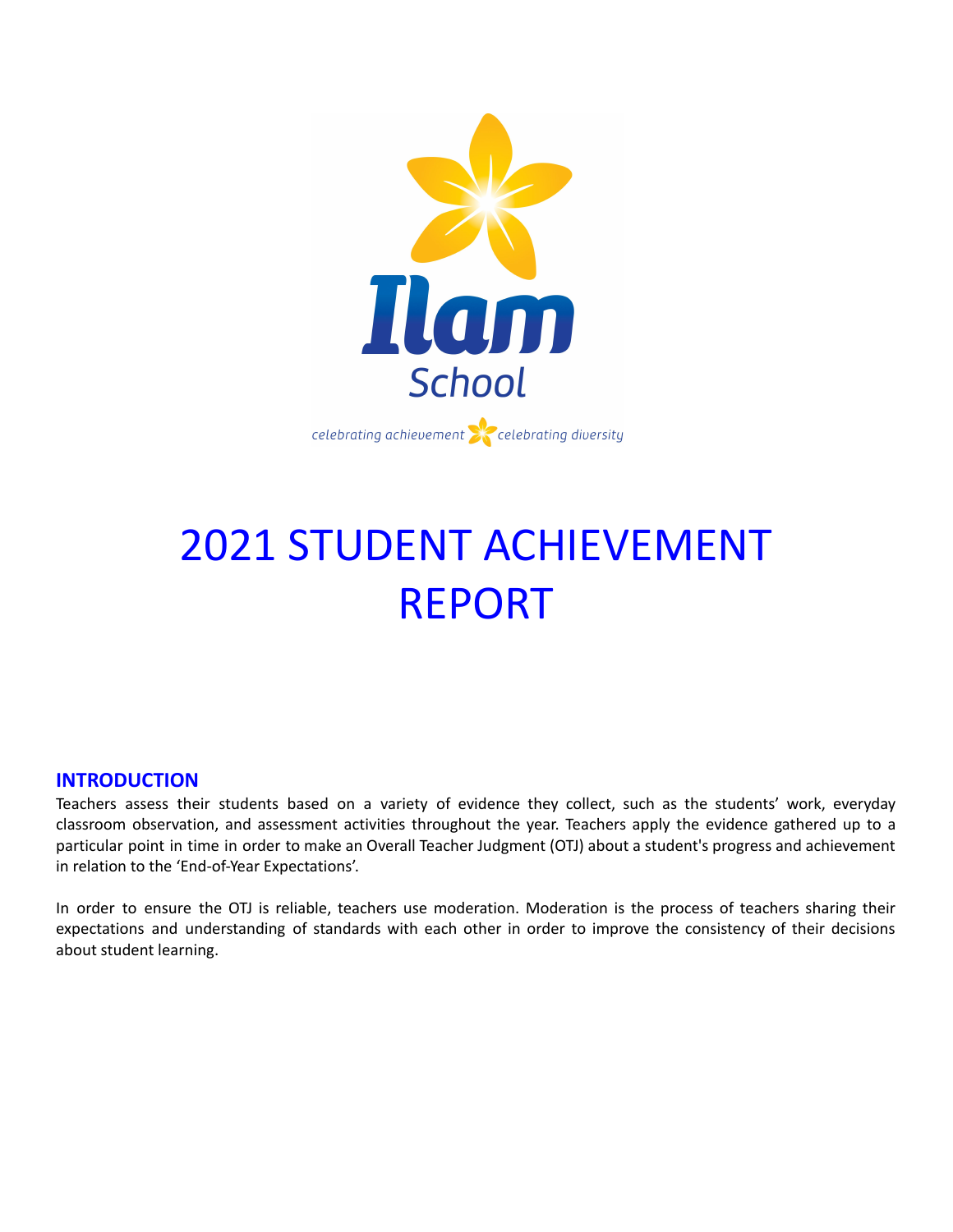# **READING**

Learning to read is a complex, cumulative process. There are three main aspects of Reading; learning the code of written language, making meaning of texts and thinking critically about the text. Children need to demonstrate all three in order to be considered a successful reader. At the beginning of their schooling, children read 'Ready to Read' texts which are relatively short and use mostly familiar vocabulary and simple sentence structure. As children progress through the 'colour wheel' and then the curriculum levels, the three main aspects of Reading increase in complexity.

|                   | <b>Below</b> | $\frac{9}{6}$ | At  | $\frac{9}{6}$ | <b>Above</b> | $\frac{9}{6}$ | Total # in<br><b>Year Group</b> |
|-------------------|--------------|---------------|-----|---------------|--------------|---------------|---------------------------------|
| Year 1            | 21           | 38            | 20  | 36            | 14           | 25            | 55                              |
| Year <sub>2</sub> | 10           | 18            | 26  | 46            | 20           | 36            | 56                              |
| Year 3            | 10           | 16            | 40  | 65            | 12           | 19            | 62                              |
| Year 4            | 12           | 19            | 38  | 59            | 14           | 22            | 64                              |
| Year 5            | 10           | 13            | 39  | 52            | 26           | 35            | 75                              |
| Year 6            | 17           | 21            | 36  | 44            | 28           | 35            | 81                              |
| <b>Total</b>      | 80           | 20            | 199 | 51            | 114          | 29            | 393                             |

#### **2021 Overall Achievement in Reading**

#### **2018-2021 End-of Year Expectations in Reading Data**

|                 | Year | % Below Expectations | % At & Above Expectations |
|-----------------|------|----------------------|---------------------------|
| All Year Group  | 2021 | 20%                  | 80%                       |
| All Year Groups | 2020 | 25%                  | 75%                       |
| All Year Groups | 2019 | 30%                  | 70%                       |
| All Year Groups | 2018 | 24%                  | 76%                       |



#### **To Note:**

Reading was our 2021 professional learning focus. The impact of this was made evident by the number of students working at or above curriculum expectation for Reading increasing by 5% - from 75% to 80%.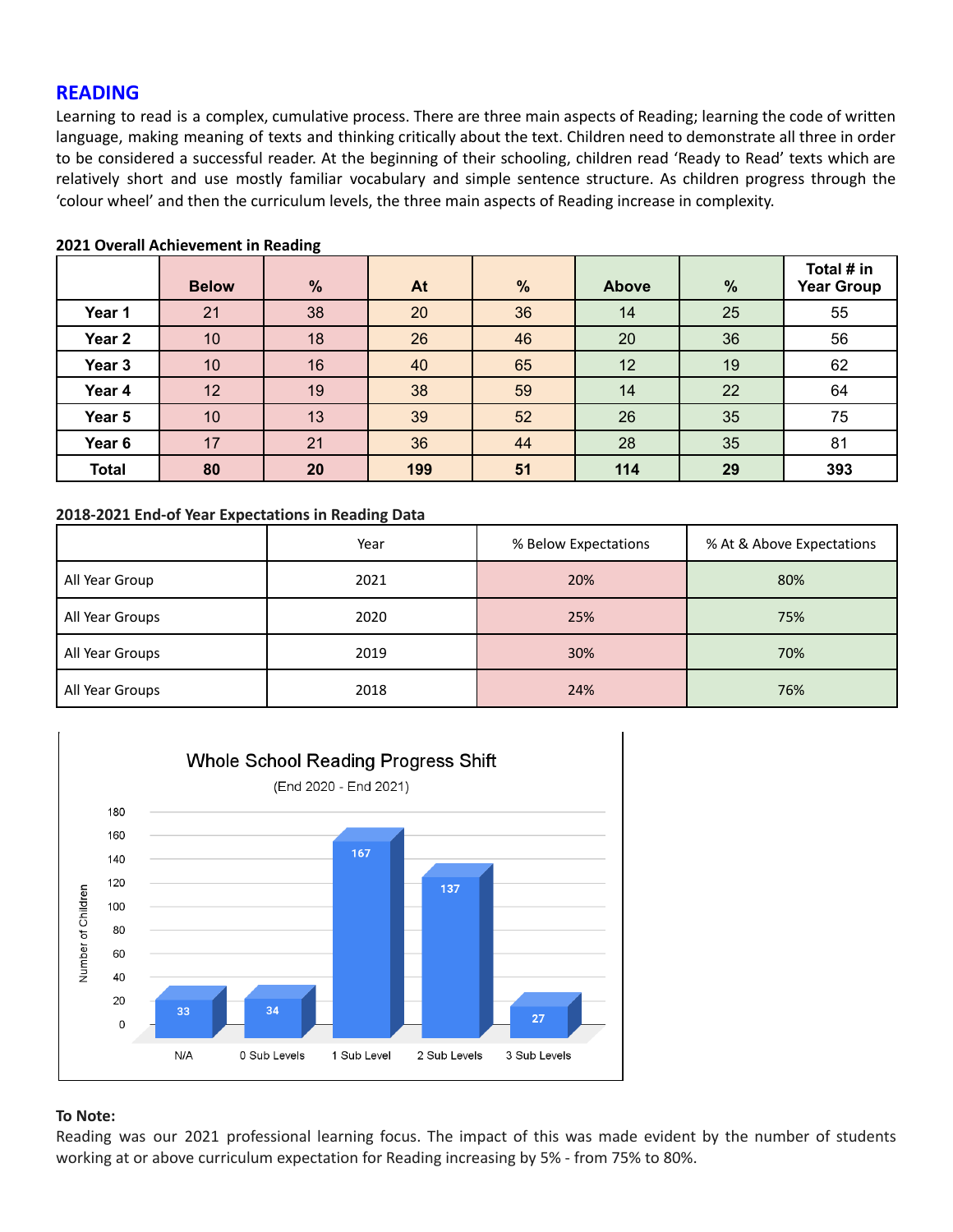# **WRITING**

Like Reading, Writing is also a complex, cumulative process. As children progress through the school the aim is to build their accuracy, fluency and their ability to create meaningful texts.

#### **2021 Overall Achievement in Writing**

|                   | <b>Below</b> | $\frac{9}{6}$ | At  | $\frac{9}{6}$ | <b>Above</b> | $\%$             | Total # in<br><b>Year Group</b> |
|-------------------|--------------|---------------|-----|---------------|--------------|------------------|---------------------------------|
| Year 1            | 23           | 42            | 24  | 44            | 8            | 15               | 55                              |
| Year <sub>2</sub> |              | C             | 55  | 98            | $\mathbf 0$  | $\boldsymbol{0}$ | 56                              |
| Year 3            | 9            | 15            | 51  | 82            |              | 3                | 62                              |
| Year 4            | 12           | 19            | 43  | 67            | 9            | 14               | 64                              |
| Year 5            | 8            | 11            | 58  | 77            | 9            | 12               | 75                              |
| Year <sub>6</sub> | 27           | 33            | 41  | 51            | 13           | 16               | 81                              |
| <b>Total</b>      | 80           | 20            | 272 | 69            | 41           | 10               | 393                             |

#### **2018-2021 End-of Year Expectations in Writing Data**

|                 | Year | % Below Expectations | % At & Above Expectations |
|-----------------|------|----------------------|---------------------------|
| All Year Groups | 2021 | 20%                  | 80%                       |
| All Year Groups | 2020 | 25%                  | 75%                       |
| All Year Groups | 2019 | 21%                  | 79%                       |
| All Year Groups | 2018 | 20%                  | 80%                       |



#### **To Note:**

The number of students working at or above curriculum expectation for Writing increased by 5% - from 75% to 80%. There is room for further investigation into this to see if the positive shift can be attributed to the Reading professional development focus and the links between Reading and Writing achievement.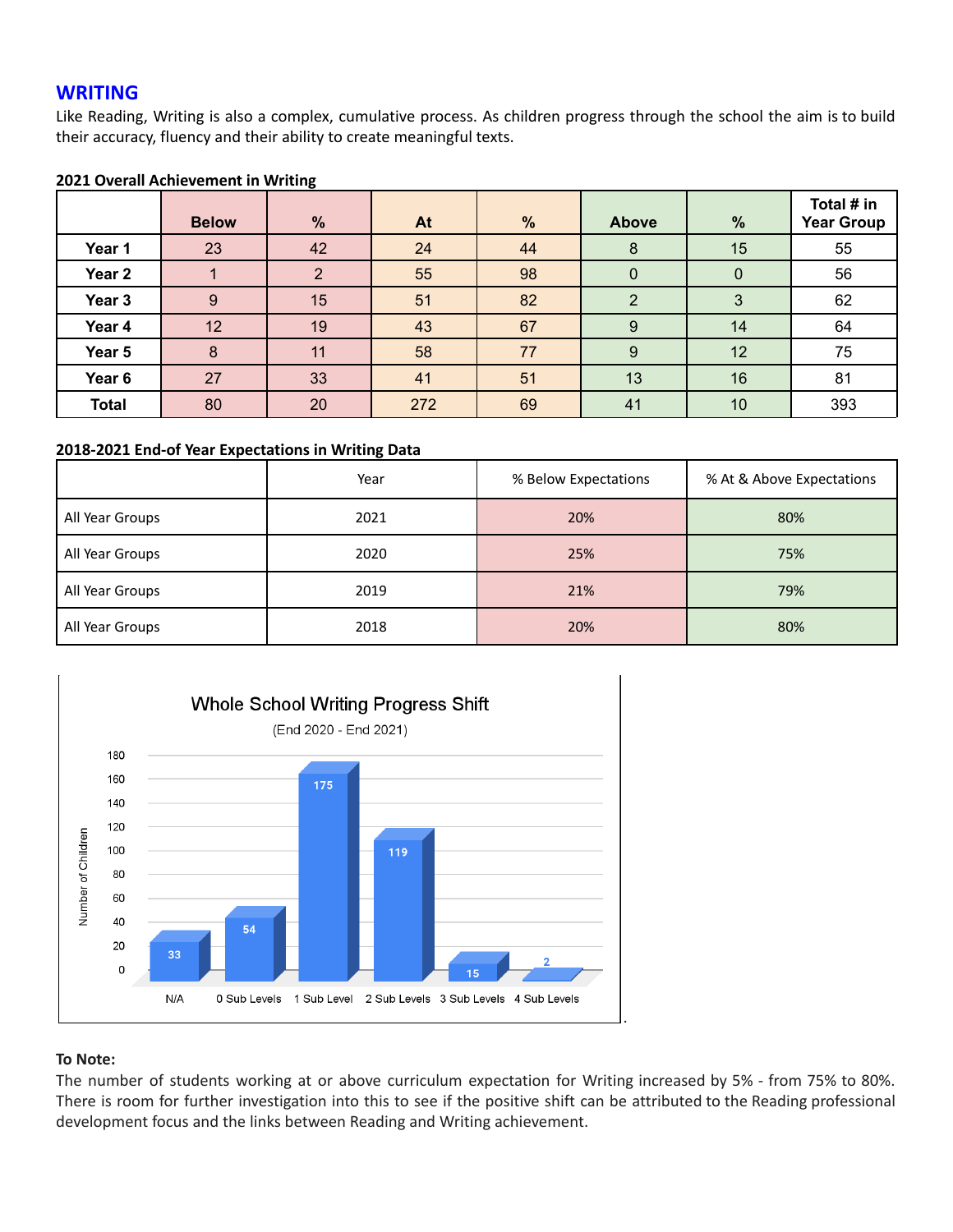# **MATHEMATICS**

**Number & Algebra** - The Maths curriculum is broken into three strands; while Number & Algebra is one of these, it is the major focus of Maths teaching, with around 80% of a Year 1 Maths programme and 50 - 70% of a Year 5/6 Maths programme being devoted to this strand. Achievement levels for this report are based on children's achievement in Number & Algebra. The school, with advice from an outside consultant, decided not to have any transition areas at Year 3 and Year 5 as it did for Reading and Writing.

|                   | <b>Below</b> | $\frac{9}{6}$ | At  | $\%$ | Above | %  | Total # in<br><b>Year Group</b> |
|-------------------|--------------|---------------|-----|------|-------|----|---------------------------------|
| Year 1            | 18           | 33            | 28  | 51   | 9     | 16 | 55                              |
| Year <sub>2</sub> | 17           | 30            | 33  | 59   | 6     | 11 | 56                              |
| Year <sub>3</sub> | 21           | 34            | 34  | 55   |       | 11 | 62                              |
| Year 4            | 8            | 13            | 39  | 61   | 17    | 27 | 64                              |
| Year 5            | 15           | 20            | 50  | 67   | 10    | 13 | 75                              |
| Year 6            | 23           | 28            | 40  | 49   | 18    | 22 | 81                              |
| <b>Total</b>      | 102          | 26            | 224 | 57   | 67    | 17 | 393                             |

#### **2021 Overall Achievement in Number and Algebra**

#### **2018-2022 End of Year Expectations in Maths Data**

|                 | Year | % Below Expectations | % At & Above Expectations |
|-----------------|------|----------------------|---------------------------|
| All Year Groups | 2021 | 26%                  | 74%                       |
| All Year Groups | 2020 | 19%                  | 81%                       |
| All Year Groups | 2019 | 20%                  | 80%                       |
| All Year Groups | 2018 | 29%                  | 71%                       |



#### **To Note:**

The number of students working at or above curriculum expectations for Number and Algebra decreased by 7% - from 81% to 74%. Mathematics and Statistics is our whole school professional learning focus for 2022.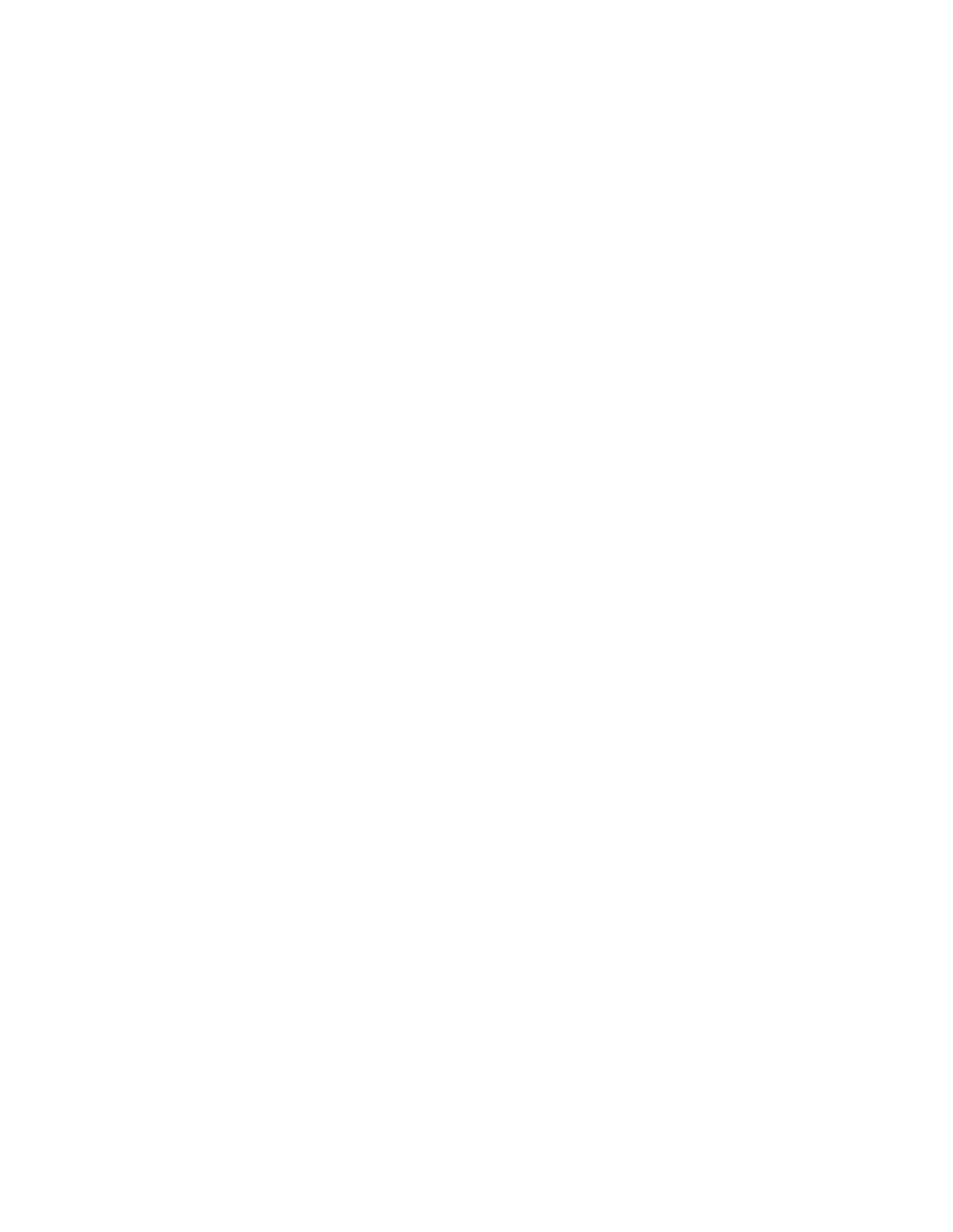

# 2021 ANALYSIS OF VARIANCE

# **2021 Student Achievement Targets**

Our Student Achievement Targets for 2020 were based on the student achievement data collated In November 2020. In total 3 targets were set for 2021. Thes targets were focused on the core areas of Reading, Writing and Maths.

As per the Ministry of Education Guidelines which state, *'Targets should focus on accelerating the achievement of students who are not achieving or reaching their potential,'* all of the student achievement targets focused on accelerating the progress of students who were not meeting curriculum expectations.

Each teaching team carries out an analysis of variance on the children in the year group they taught that year. Teams look at both the data of the group as a whole as well as the individuals that make up this year group, particularly those who are not achieving at expected levels. These individuals are commented on and this information is passed on to the following year's teaching teams, individual teachers as well as the school's leadership team.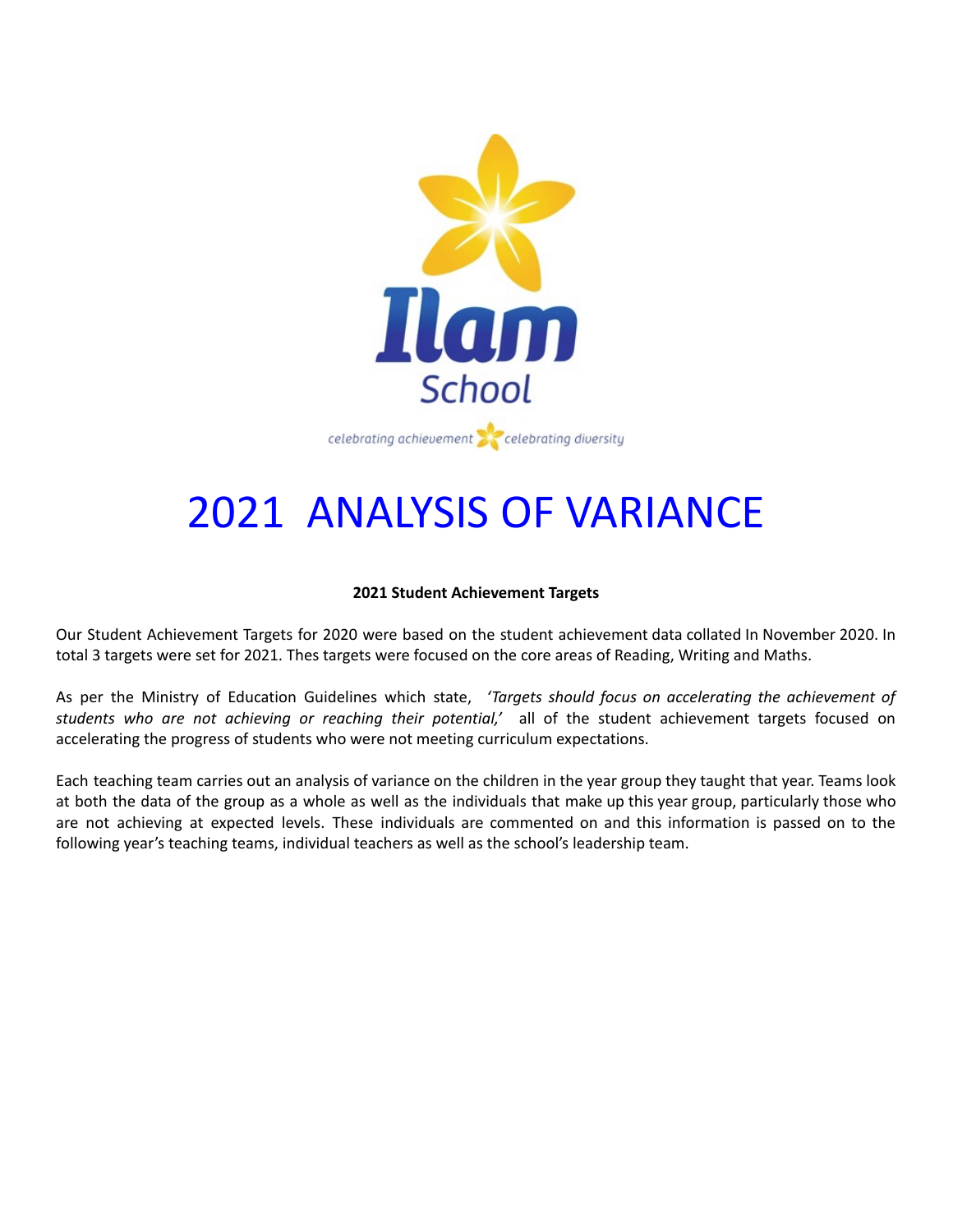# **STUDENT ACHIEVEMENT TARGET ONE Year 2 Student Achievement in Reading**

**STUDENT GROUP** Gender: Male & Female Ethnicity: All Group/Year: Year 2

**TARGET:** By the end of 2021, 33 out of our 58 students will move from below our school's end-of-year expectations to achieving at the expected end-of-year achievement level. That is Turquoise on the PM Colour wheel.

# **Why we chose this as our Target:**

- 50% of our year group are reading below achievement level.
- Five out of the 33 children have been affected by the 'summer slide'.
- 11 out of the 33 children have increased their achievement in reading over the summer break. 7 out of the 11 have reached the 'Green' target when returning back to school.

# **Actions Taken:**

Learner's voice was gathered to assess attitudes towards reading

Changes made to Year Two Reading Programme in response to 2021 reading professional development:

- Shorter, more focussed reading time
- Faster pace teaching specific skills of reading using the book and other targeted reading activities as conduits
- During instructional reading, all activities had an emphasis firstly on reading, rather than other literacy areas such as writing
- More reading materials on the bookshelves written by children
- Bigger and wider variety of reading materials for example; personal poetry books, big books, browsing boxes, class library, large poetry cards
- Specifically teaching conversation at guided reading time. Much less teacher voice.

# **Analysis of Variance:**

Of the 33 students in the target group:

- Twelve students have achieved the expected level of Turquoise
- Twelve students in the group moved between two and three colours to be reading at Orange, one below expectation.

The 12 children that successfully met this target did so due to factors such as:

- Shorter, more focussed reading time.
- Faster pace teaching specific skills of reading using the book and other targeted reading activities as conduits.
- During instructional reading, all activities had an emphasis firstly on reading, rather than other literacy areas such as writing.
- More reading materials on the bookshelves written by children.
- Bigger and wider variety of reading materials for example; personal poetry books, big books, browsing boxes, class library, large poetry cards.
- Specifically teaching conversation at guided reading time. Much less teacher voice.

Positive progress was made by all learners however for the nine students who did not reach the target:

- Five made progress of one sub-level
- Three have learning difficulties which impact their learning
- Three received language support as English is not their first language
- One student didn't make any progress and investigation into their specific learning needs is ongoing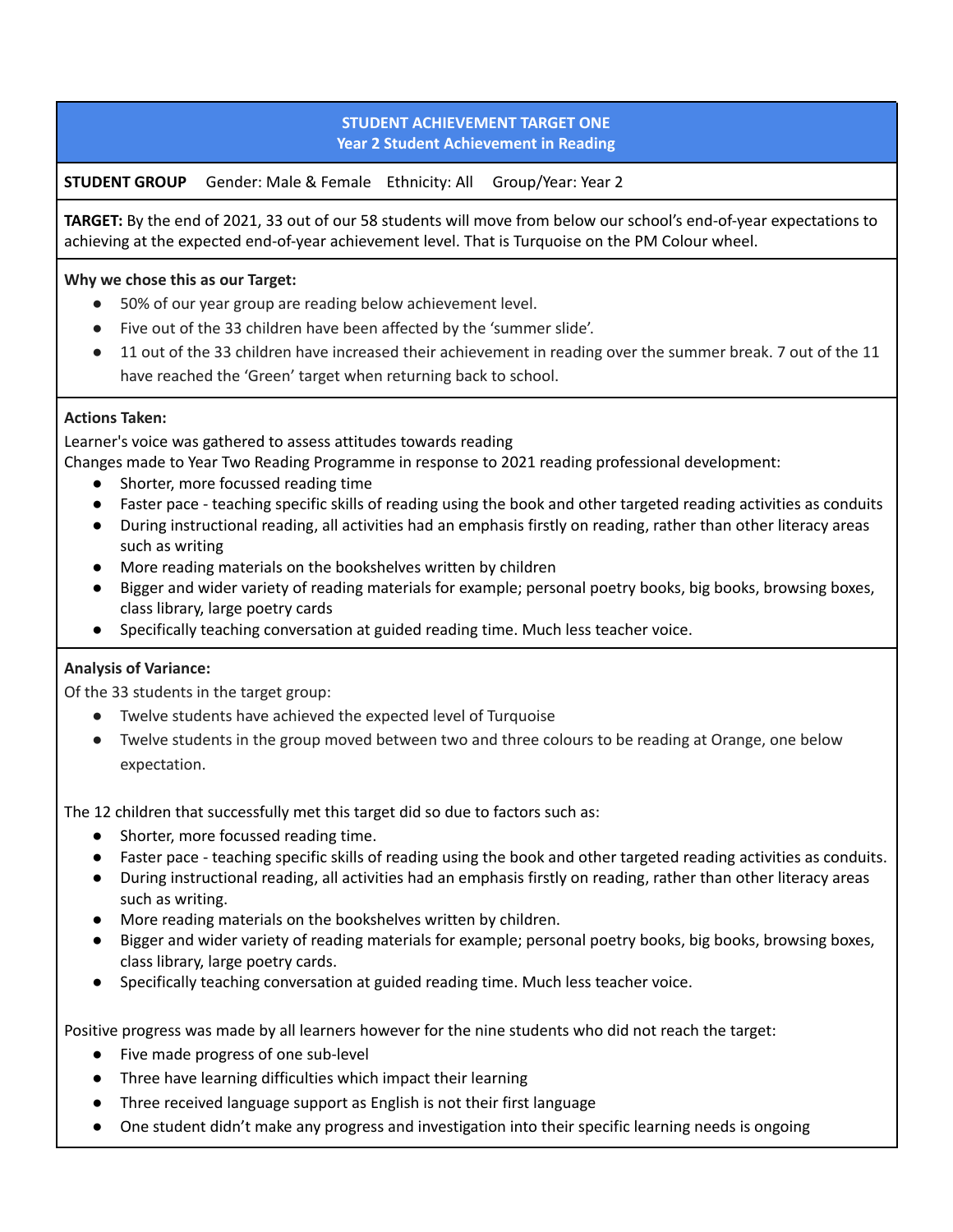# **STUDENT ACHIEVEMENT TARGET TWO Year 3 Student Achievement in Mathematics**

**STUDENT GROUP** Gender: Male & Female Ethnicity: All Group/Year: Year 3

**TARGET:** By the end of 2021 we are going to accelerate the progress (move at least two sub-levels) of 35 students in the Number and Algebra Strand of the Mathematics and Statistics Curriculum.

# **Why we chose this as our Target:**

In December 2020 when looking at our end-of-year 2020 data, 35 (53%) students were below the Ilam End of Year Expectations in the Number and Algebra Strand of the Mathematics and Statistics Curriculum. We wanted to look closer at these students and investigate why they were achieving below expectation.

# **Actions Taken:**

- Children completed a survey to gather information about how they felt about math.
- Number and Algebra assessments were carried out to identify specific gaps. Leading to programmes being tailored to meet the more specific needs, for example, the teaching of fractions before addition in some cases and a larger focus on the teaching of mathematics knowledge
- Numicon withdrawal programmes we used for some students
- Emphasis on building classroom practice which builds strong mathematical mindsets
- Different methods of grouping were used (some ability based group work and some rich problem-solving opportunities)

# **Analysis of Variance:**

Of the 35 students who were targeted in Maths, two left Ilam during the year. Of the remaining 33 students, 16 reached the accelerated target of two sublevels with one student moving 5 sub levels.

The 16 children that successfully met this target did so due to factors such as:

- Working as a Year 3-4 team of 6 teachers to refine our deliberate acts of teaching, for example, repetition, more explicit teaching in areas identified as gaps and using a range of learning tasks
- Adjustment to our mathematics programmes, for example, bringing in more authentic learning opportunities, the use of warm-up activities, shorter blocks of each mathematical domain with more revisiting and developing learners' number sense
- Regular reflections as a teaching team which encouraged sharing of resources and conversations which help the development of teacher knowledge
- Working with our learners on the development of positive mathematical mindsets, using more games to build basic fact knowledge, excitement and motivation

While not classed as accelerated progress in terms of the target, 17 students made positive progress of one curriculum sub-level. Some reasons for this were:

- Three students have specific learning needs which impacted their accelerated progress
- While every effort was made to improve the consistent attendance of three students, two were still times when absences impacted upon their progress
- Six students are beginning English Language Learners and are still developing the deeper language of mathematics, including pulling out the mathematical equations from word problems.
- Learning across the curriculum is at a low level for 9 children who began Year 3 at the end of 1B and early 1M. The gap has become more evident as they have reached the end of Year 3. Future investigation is needed to identify their growing needs and what adaptations are needed to support them with their future learning. These children have taken time to learn new concepts and spent time learning number knowledge.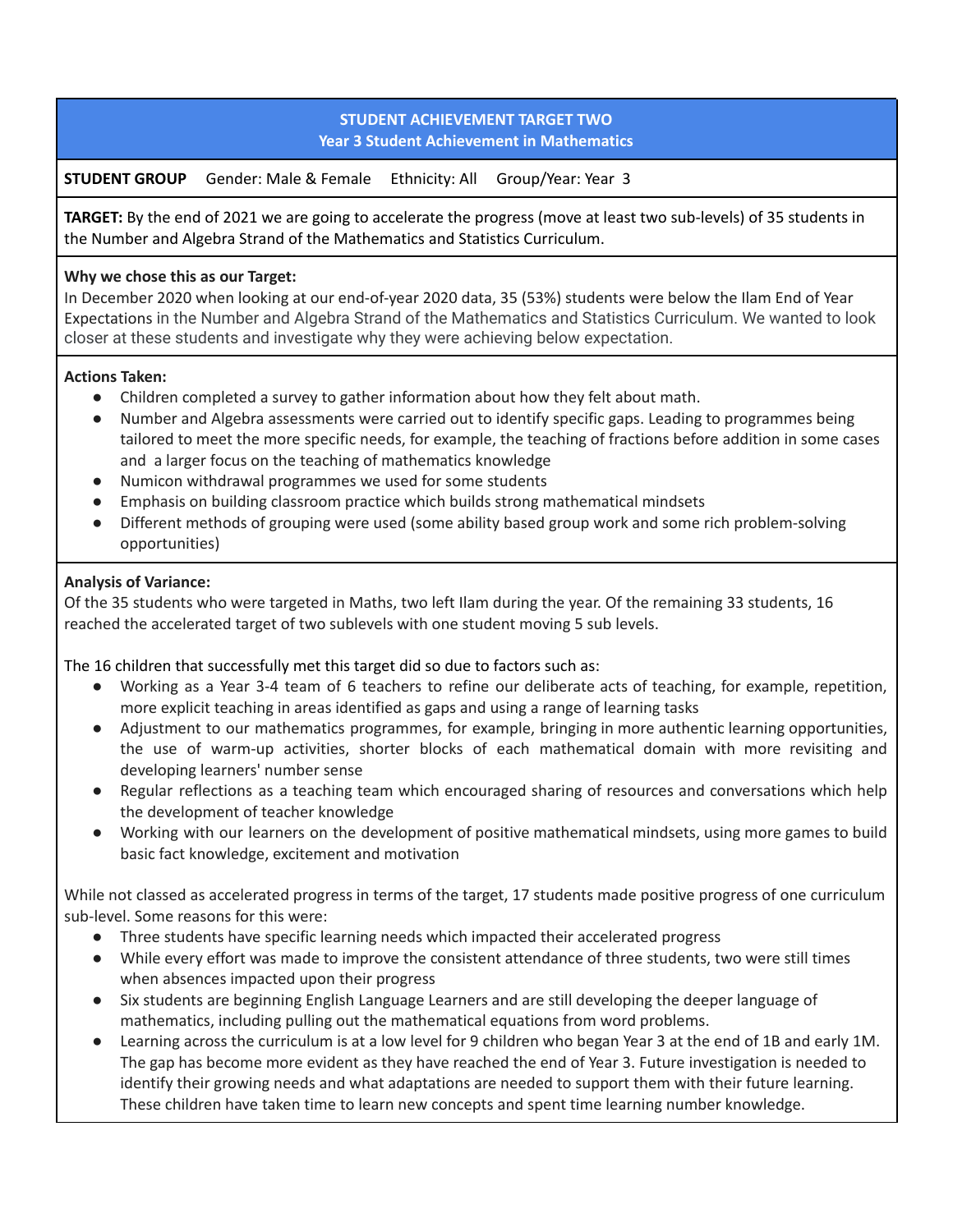# **STUDENT ACHIEVEMENT TARGET THREE Year 6 Student Achievement in Number and Algebra**

**STUDENT GROUP** Gender: Female & Male Ethnicity: All Group/Year: Year 6

**TARGET:** By the end of 2021 we are going to accelerate the progress (move at least two curriculum sub-levels) 27 Year 6 students in the Number and Algebra strand of the Mathematics and Statistics curriculum.

# **Why we chose this as our Target:**

This was the area in the Senior Team that had the largest number of students below curriculum expectation at the end of 2020. It was also the same area that we had our target set at the beginning of 2020, therefore we wanted to go deeper and have a more thorough look into what was going on for our Year 5 and 6 Mathematics learners.

# **Actions Taken:**

- At the beginning of the year, children completed a survey to gather information about how they felt about themselves as math's learners and the way they felt about being in different mathematical situations
- Using assessment tools to closely identify gaps in mathematical knowledge and skills
- Long term planning was based on these specific gaps and misunderstanding
- Weekly and daily planning based on targeted learner needs
- Adapting a Universal for-Learning Design (UDL) that will help everyone start from deliberately meeting the needs of targeted learners and extending for others (rich-task low floor, high ceiling)
- Numicon pull-out programmes
	- Use of Numicon equipment in some classrooms
- Developing routine and expectations around the use of 'Talk Moves.' These emphasise developing a classroom environment where mathematical ideas are consistently discussed with peers. Students learn to respectfully agree/disagree, ask for explanations and proof emphasis and reach a consensus
- Emphasis on building classroom practice which builds strong mathematical mindsets. By:
	- Making mistakes is part of the learning process, not something to feel upset about.
	- Being a strong mathematician doesn't mean being the quickest
	- $\circ$  Using materials (making the standard approach that using materials is expected, as is using fingers rather than the idea that better mathematicians don't need materials)
	- $\circ$  Emphasis on trying things different ways and thinking/analysing 'why' we do what we do (reflecting)
	- $\circ$  Focusing on understanding and using different strategies and why this is valuable as a mathematician - why and how (to transfer it to new learning or make connections)

# **Analysis of Variance:**

Of the 27 target students, 17 (63%) made accelerated progress of at least two curriculum sub levels in the Number and Algebra strand of the Mathematics and Statistics Curriculum.

The 17 children that successfully met this target did so due to factors such as

- Gathering 'student voice' on how they felt about mathematics and planning specifically to address differing attitudes
- Fortnightly reflections as a teaching team (6 members), discussing our successes, and areas for improvements - sharing ideas and strategies
- Continued close gap analysis of assessment data and adjustments to our programmes accordingly Targeted and timely teaching of specific strategies and skills
- Pull out Numicon groups on top of classroom teaching
- Improved attendance of some of the targeted students'

While not classed as accelerated progress in terms of the target, 10 students made positive progress of one curriculum sub-level. Some reasons for this were: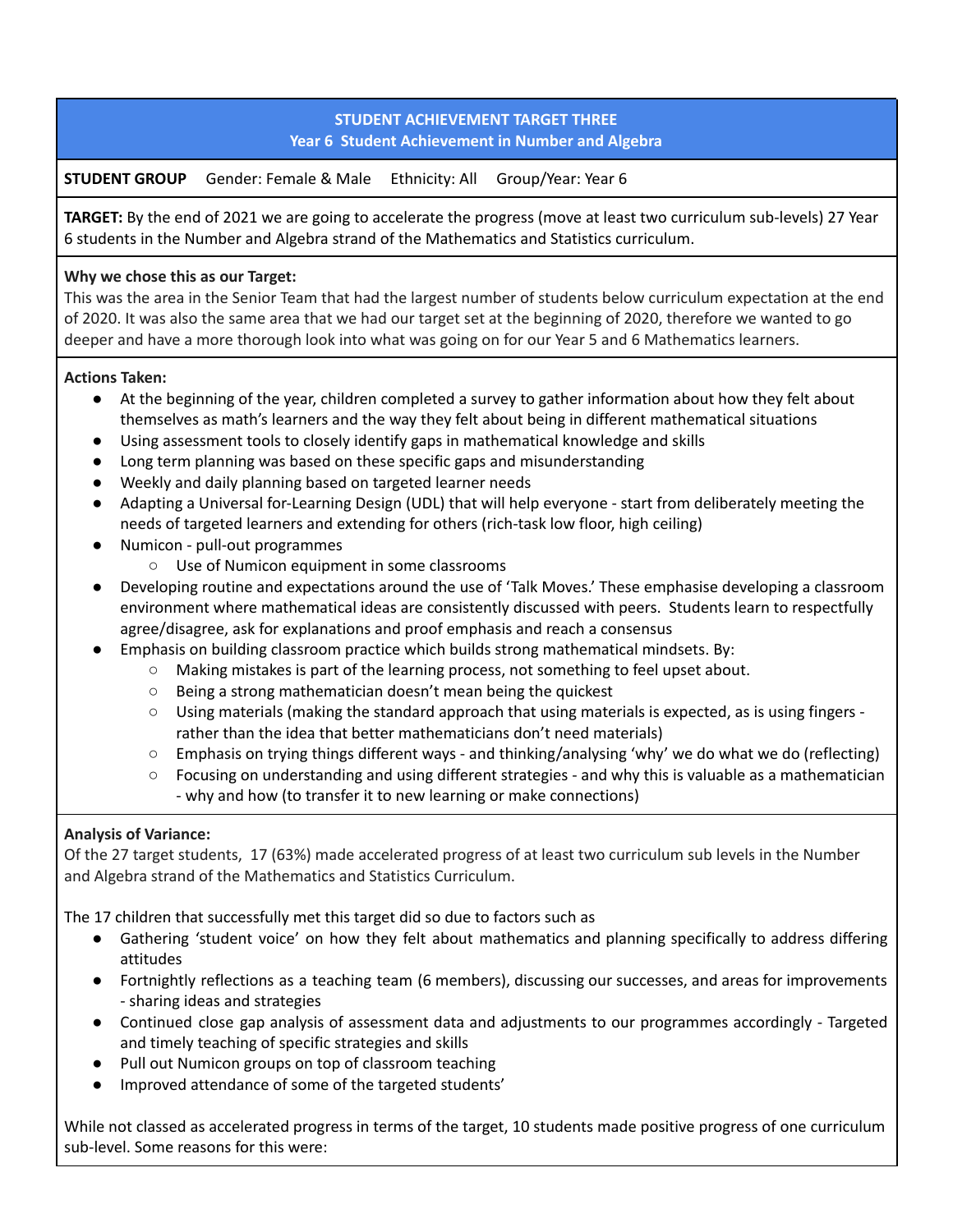- After further investigation of one student's low progress they were placed on an IEP
- Developing social and emotional needs for three students impacted upon learning progress in all areas of the curriculum
- While every effort was made to improve the consistent attendance of three students, there were still times when absences impacted upon their progress
- Three students while making great gains in their general attitude towards mathematics, still continued to question their ability which impacted their progress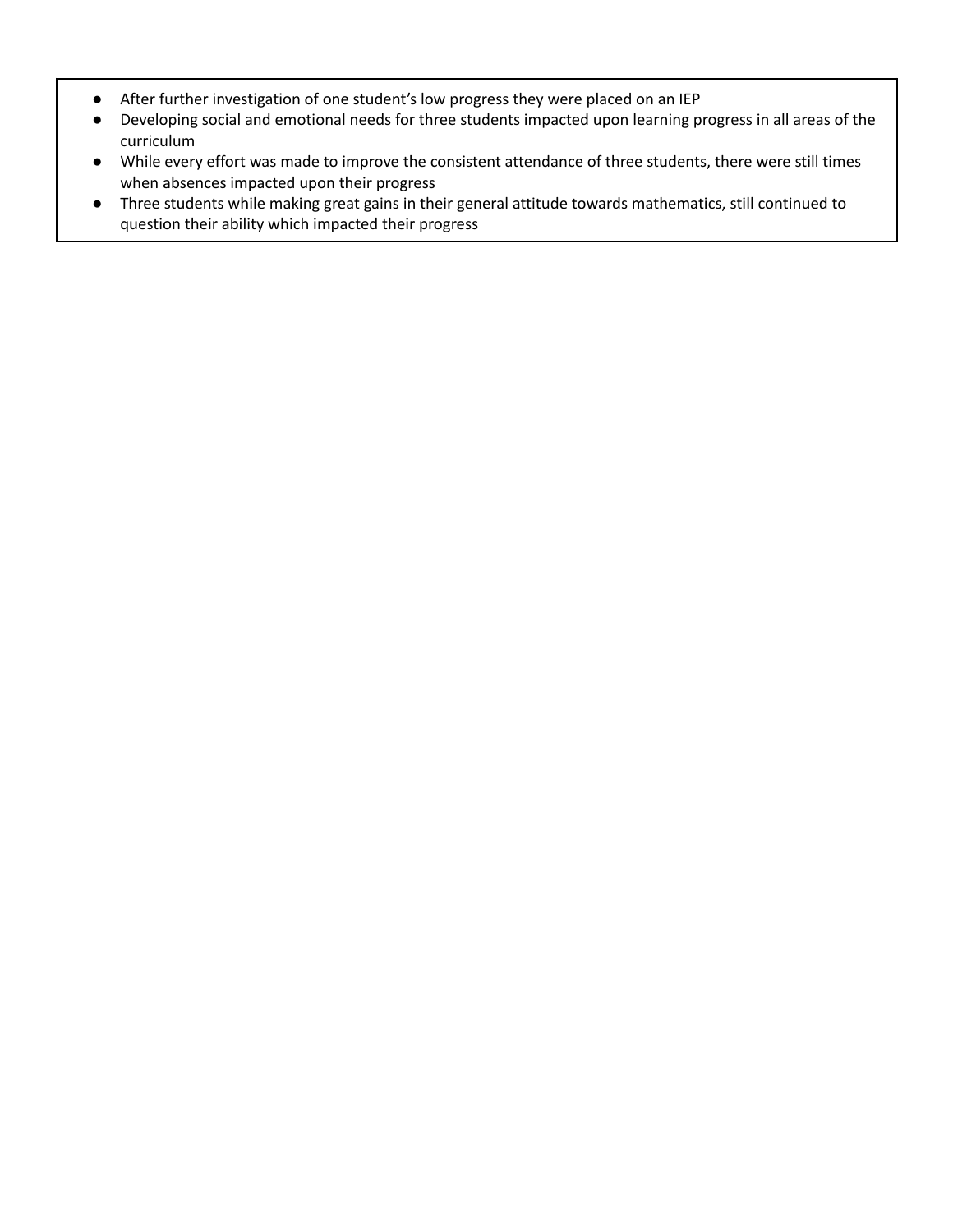

# 2022 ANNUAL STUDENT ACHIEVEMENT TARGETS

# **STUDENT ACHIEVEMENT TARGET ONE Year 1 Student Achievement in Reading**

#### **KEY STRATEGIC GOALS:**

- Strategic Goal #1 Mahi Tahi: Growing our Effectiveness
- Strategic Goal #2 Whanaungatanga: Growing our Relationships
- Strategic Goal #3 Kaitiakitanga Growing our Place

**STUDENT GROUP** Gender: 6 Females & 9 Males Ethnicity: Various Group/Year: 1

**TARGET:** By the end of 2022 we will accelerate the progress of 15 of our year 1 students currently reading at level 1B to level 1E (2 sub-levels of the curriculum) in reading.

#### **CURRENT POSITION**

- 15 year 1 children are currently reading at level 1B despite being at school for 1 to 3 terms 3 of these students are definitely identified as English language learners (more may be identified in this area throughout the year)
- Several of these students have a number of absences from school which has affected their continued progress
- A number of these students were affected by the 2021 lockdown school closure

| <b>ACTION PLAN</b>                                                                                                                   | <b>PERSONNEL</b>             | <b>SUCCESS INDICATORS</b>                                                                                                                                                                                       |
|--------------------------------------------------------------------------------------------------------------------------------------|------------------------------|-----------------------------------------------------------------------------------------------------------------------------------------------------------------------------------------------------------------|
| Reading as the Team Collaborative<br>Inquiry focus for 2022 using ERO's<br>Learner-focused Evaluation Process and<br>Reasoning model | Year 1 Teachers              | Regular sharing of practice, analysis of<br>data and research accordingly                                                                                                                                       |
| Survey learner voice to gauge how<br>children feel about reading already and<br>how they feel about learning to read in<br>2022      | Year 1 Teachers              | Children will be able to tell us what they<br>enjoy about reading, how they like to<br>read, as well as what they are worried<br>about or find difficult in their reading                                       |
| Survey parents to find out how they feel<br>about helping their children at home learn<br>to read                                    | DP                           | Parents will be able to pinpoint anything<br>they need support with. Teachers will find<br>out what they can help parents with, and<br>how they can encourage reading at home                                   |
| Presentation to parents to link classroom<br>and home learning                                                                       | <b>DP</b><br>Year 1 Teachers | Key points will be taken from the survey<br>and will be addressed in the presentation<br>so that parents understand how reading is<br>taught at school and the best ways for<br>them to support reading at home |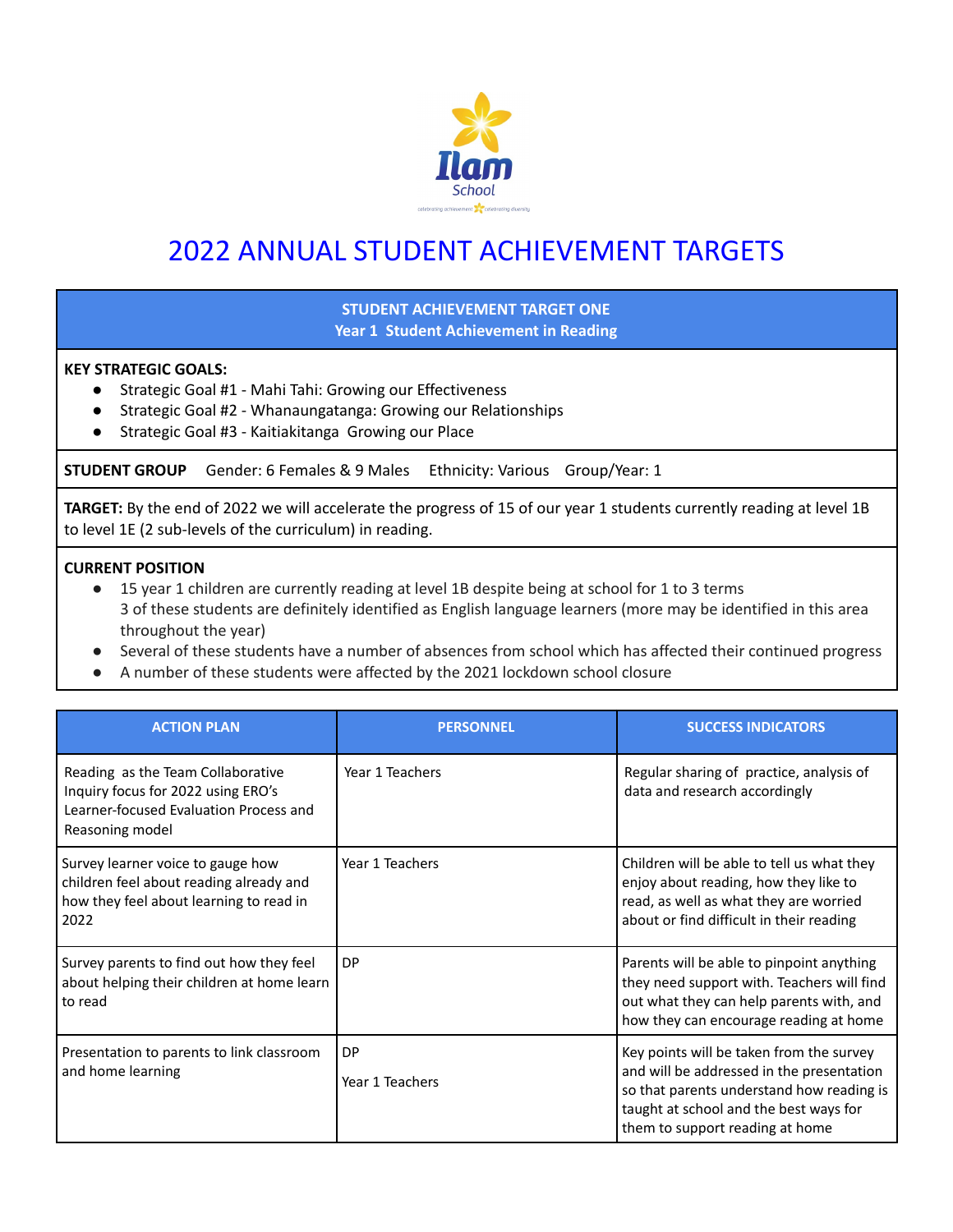| Baseline and tracking on The Red Reading<br><b>Book</b>                                                                                 | Year 1 Teachers                                        | Teachers will keep an updated visual<br>monthly record that allows us to pinpoint<br>any students that are not making the<br>expected progress and to put into place<br>any support systems that are needed |
|-----------------------------------------------------------------------------------------------------------------------------------------|--------------------------------------------------------|-------------------------------------------------------------------------------------------------------------------------------------------------------------------------------------------------------------|
| Explicit alphabet and sound knowledge<br>taught 5 days /week (Phonological<br>awareness teaching)                                       | Learning Assistant (managed by DP),<br>Year 1 Teachers | Children will have a strong knowledge and<br>confidence in using their sounds in<br>reading and writing                                                                                                     |
| Specific targeted learning intentions for<br>groups                                                                                     | Year 1 Teachers                                        | Children will know and understand what<br>they are learning to do in reading                                                                                                                                |
| Targeted vocabulary teaching                                                                                                            | Year 1 Teachers                                        | Children will be exposed to, understand<br>and use an extended range of vocabulary<br>in oral language, reading and written<br>language                                                                     |
| Strong literacy based classroom.<br>Integrating literacy with Inquiry (literacy<br>throughout the curriculum)                           | Year 1 Teachers                                        | Work is Integrated and children make<br>connections across the curriculum                                                                                                                                   |
| Teacher feedback to enhance self-belief<br>and knowledge that they are 'a reader',<br>and the modelling of how we read for<br>enjoyment | Year 1 Teachers                                        | Happy, confident readers with an<br>understanding of the how and why<br>reading is important with an emphasis for<br>reading for pleasure                                                                   |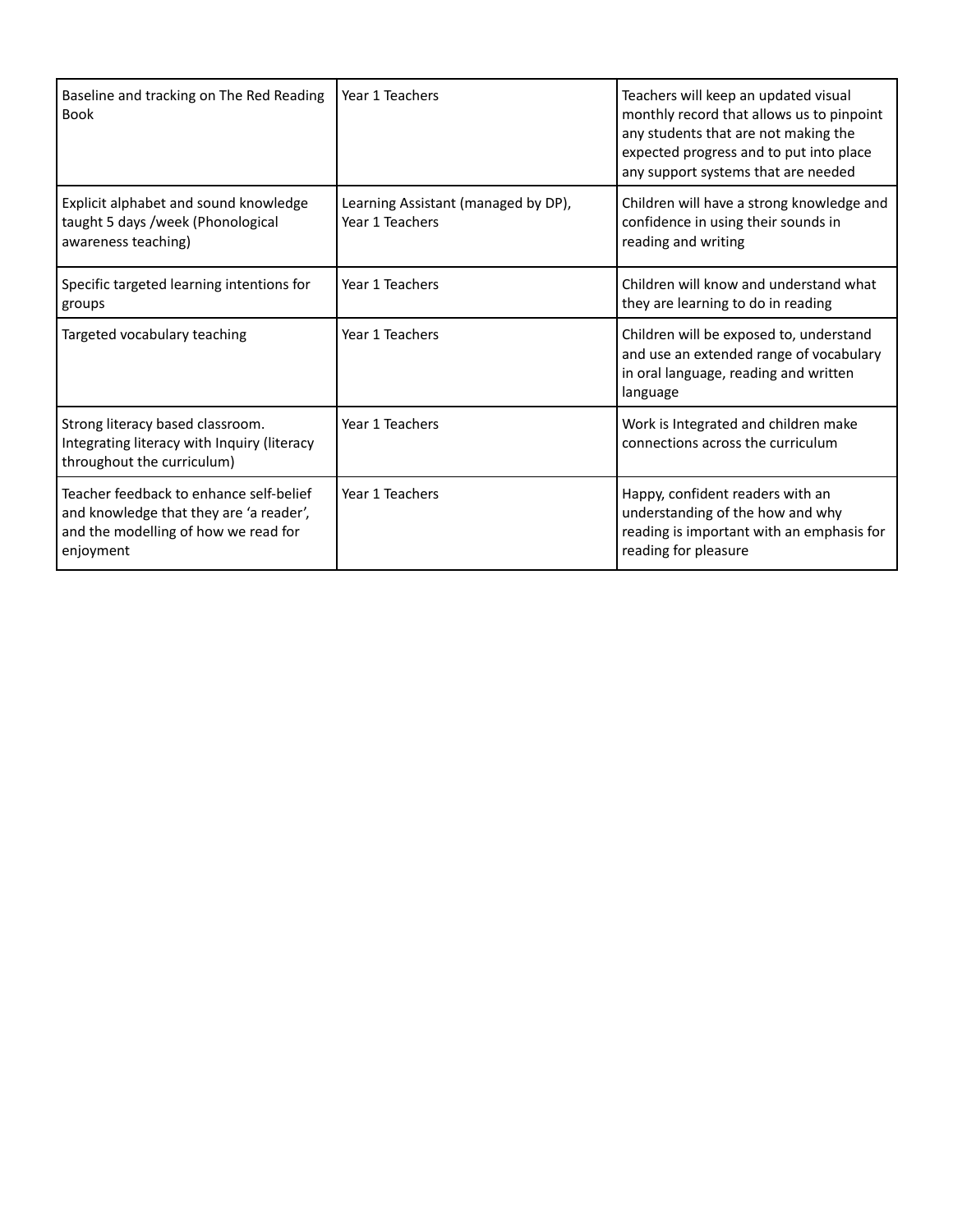#### **STUDENT ACHIEVEMENT TARGET TWO Year 2 Student Achievement in Writing**

#### **KEY STRATEGIC GOALS:**

- Strategic Goal #1 Mahi Tahi: Growing our Effectiveness
- Strategic Goal #2 Whanaungatanga: Growing our Relationships
- Strategic Goal #3 Kaitiakitanga Growing our Place

**STUDENT GROUP** Gender: 9 Males & 13 Females Ethnicity: Various Group/Year: Year 2

**TARGET:** By the end of 2022 we will accelerate the progress of 22 of our year 2 students currently working at level 1B to level 1E (2 sub-levels of the curriculum) in writing.

#### **CURRENT POSITION. (What do we already know):**

- Only two students made the 2 sub-level progress in Writing in 2021
- There are no absence concerns
- Nine students are English Language Learners and currently receiving Language Support
- Three students speak their native language at home but do not qualify to receive Language Support this year
- Eight students in the group are beginning with very low alphabet and sound skills

| <b>ACTION PLAN</b>                                                                                                                   | <b>PERSONNEL</b>                                                                        | <b>SUCCESS INDICATORS</b>                                                                                                        |
|--------------------------------------------------------------------------------------------------------------------------------------|-----------------------------------------------------------------------------------------|----------------------------------------------------------------------------------------------------------------------------------|
| Writing as the Team Collaborative Inquiry<br>focus for 2022 using ERO's<br>learner-focused Evaluation Process and<br>Reasoning model | Year 2 Teachers                                                                         | Regular sharing of practice, analysis of<br>data and research accordingly                                                        |
| Student Attitude Survey                                                                                                              | Year 2 Teachers<br><b>Students</b>                                                      | Students will be able to tell us what they<br>like and don't like about writing. Also,<br>what they find difficult               |
| Meet with the Year 1 team and create<br>some of our own exemplars for the Junior<br>School                                           | Year 2 Teachers and DP                                                                  | More consistency in marking and<br>assessment                                                                                    |
| Connect with other schools in our area<br>and see if they would be willing to share<br>writing samples at each level.                | Year 2 Team Leader<br>Principal and DP - to reach out to 2 other<br>schools in our area | Teachers will gain confidence in their<br>decision making.<br>Students will be fairly assessed                                   |
| Create strong literacy-based programmes<br>throughout the curriculum.                                                                | Year 2 Teachers                                                                         | Students will be more aware of the<br>purpose and audience for writing making<br>the learning more authentic                     |
| Consult the Literacy Framework and<br>create clear next steps and learning<br>intentions for students.                               | Year 2 Teachers                                                                         | Students will understand what they are<br>learning to do.                                                                        |
| Regularly reflecting on our writing<br>programmes at meetings. Sharing<br>successes.                                                 | Year 2 Teachers                                                                         | Teachers will gain confidence in using an<br>idea in their own practice.<br>Students will achieve.                               |
| Sharing models of writing that have been<br>used in the classroom.                                                                   | Year 2 Teachers                                                                         | Teachers will have a bank of models to<br>use with students.<br>Students will know what is expected and<br>where they are going. |
| Regular moderation of writing within the<br>team and across teams                                                                    | Year 2 Teachers                                                                         | Moderation will be consistent<br>A shared understanding of writing will                                                          |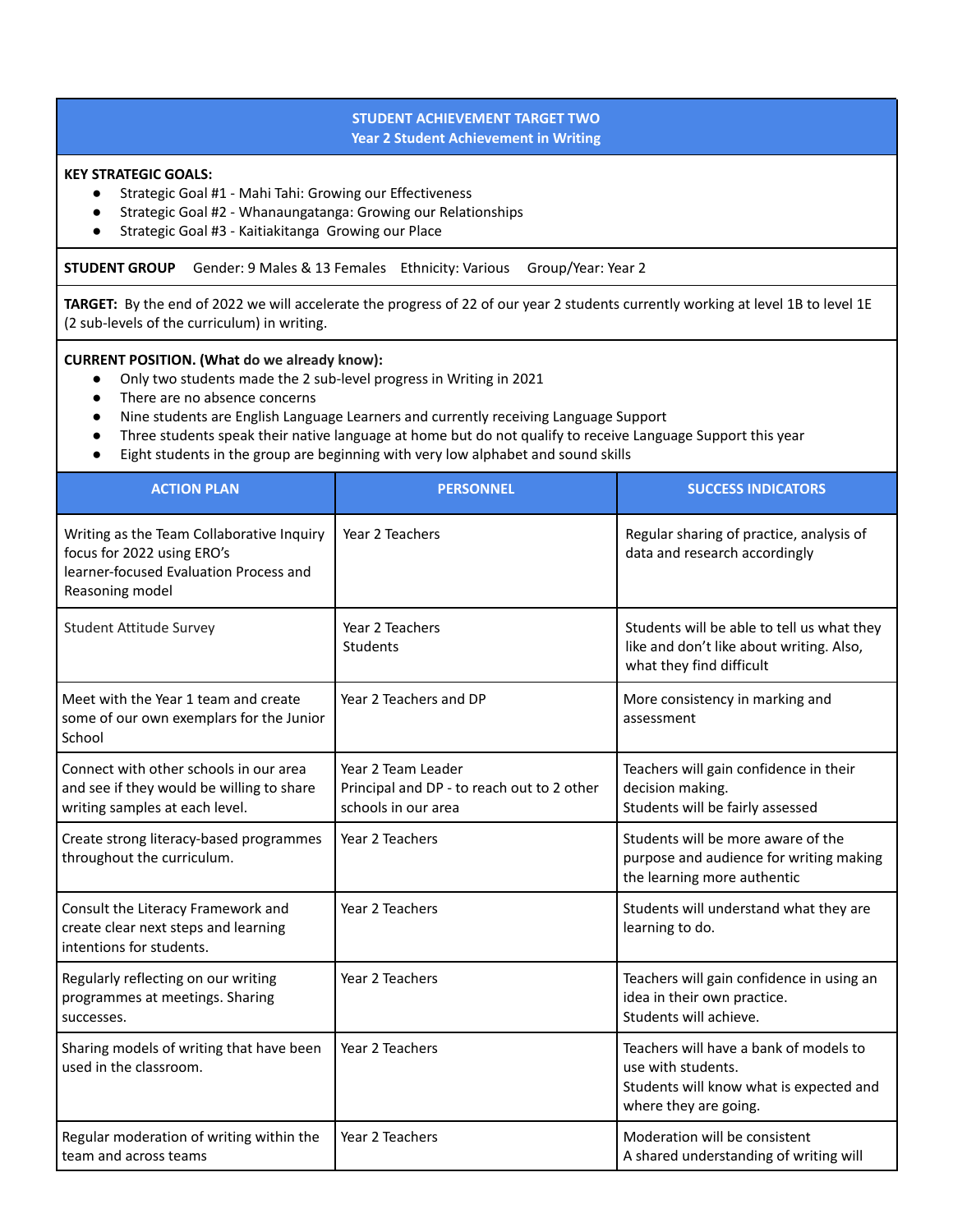#### **STUDENT ACHIEVEMENT TARGET THREE Year 4 Student Achievement in Writing**

#### **KEY STRATEGIC GOALS:**

- Strategic Goal #1 Mahi Tahi: Growing our Effectiveness
- Strategic Goal #2 Whanaungatanga: Growing our Relationships
- Strategic Goal #3 Kaitiakitanga Growing our Place

**STUDENT GROUP** Gender: 13 Males & 18 Females Ethnicity: Various Group/Year: Year 4

**TARGET:** By the end of 2022, we will accelerate the progress of 31 children in writing, of whom 8 are working at 1M which is below the expected level and 23 are working at low at which is 1E.

#### **CURRENT POSITION. (What do we already know):**

- In 2021, 19 students made no sub-level shift
- In 2021, 12 students made one sub-level shift
- 2 student have IEPs
- 2 students are ELLs and receiving support

| <b>ACTION PLAN</b>                                                                                                                          | <b>PERSONNEL</b>  | <b>SUCCESS INDICATORS</b>                                                                  |
|---------------------------------------------------------------------------------------------------------------------------------------------|-------------------|--------------------------------------------------------------------------------------------|
| Writing as the Team Collaborative<br>Inquiry focus for 2022 using ERO's<br><b>Learner-focused Evaluation Process</b><br>and Reasoning model | Year 3-4 Teachers | Regular sharing of practice, analysis<br>of data and research accordingly                  |
| Writing Survey to gather student<br>voice                                                                                                   | Year 3-4 Teachers | Student will have shared how they<br>feel about writing and areas that can<br>be supported |
| Targeted teaching of vocabulary                                                                                                             | Year 3-4 Teachers | Students will use this in their writing<br>and understand what the words mean              |
| Regular moderation of writing within<br>team and across teams                                                                               | Year 3-4 Teachers | Moderation will be consistent<br>A shared understanding of writing will<br>develop         |
| Clear learning intention and success<br>criteria                                                                                            | Year 3-4 Teachers | Children will be aware of what they<br>need to do to be successful                         |
| Motivate children to write using a<br>variety of sources                                                                                    | Year 3-4 Teachers | A shift in attitude towards Writing                                                        |